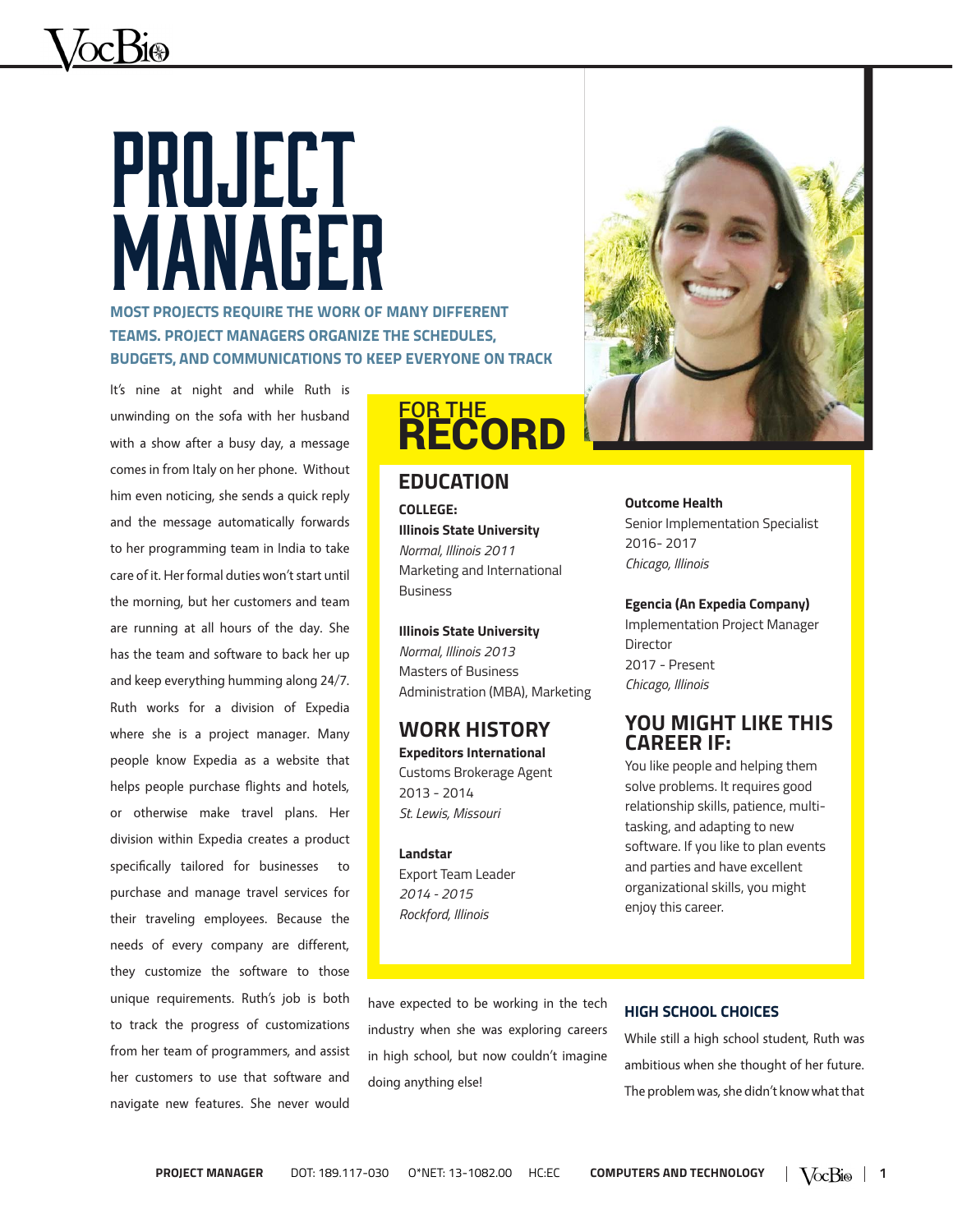would look like. She had so many interests and passions in athletics and academics. It was hard to know just what to focus on. "It was very overwhelming. For a short time, the plan was not to go to college but to travel and experience different cultures and see how they lived. I had studied Spanish at a college level and was interested in languages and linguistics." She was also interested in business, finance and economics. Her parents trusted her to make the best decision so when she decided she would rather travel than go to college, they were not worried about it.

Ruth made a bet with herself: "If I didn't get into one of the schools of my choice with a soccer scholarship, I wouldn't go to college and would just travel for a while. I applied to a lot of different schools and got into

all the ones I wanted. So I entered college with a scholarship to play soccer."

#### **COLLEGE ATHLECTICS, ACADEMIC ADVISOR AND AN MBA**

Ruth chose Illinois State University, a few hours away from her hometown in northwest Indiana. She double majored in International Business and Marketing with a minor in Spanish. She was very busy playing soccer, in addition to all her schoolwork.

"I got very confused about my future career because business is very generic and there were so many routes I could go. I was forced to take classes in different areas like accounting, finance, economics, sales and market research. All these classes focused on completely different careers in the same major. Some careers might require a secondary degree. I wanted to get out of college and get right into a career if possible."

Because she was so busy with soccer, she didn't go to job fairs or interview for jobs before getting out of college. She searched jobs on her own using keyword searches like "international business," She did get two job offers in the spring of her senior year. One in sales and one in marketing research. "I felt really pressured to take a job just to have a job and then my advisor suggested I stay on for grad school for a Masters of Business Administration (MBA)."

That was a huge decision, but her school sweetened the deal by giving her an academic advisor role as a graduate assistant in the athletic department for the undergraduate athletes. She advised athletes one-on-one to help them handle their workload and pass

#### **RUTH PRESENTS DURING A COMPANY RETREAT IN ROME, ITALY**

While Ruth now works from home, her team gathers from around the world in person to build relational bonds, brainstorm, plan and strategize for the future.

Working for a global company can be an exciting way to collaborate with people from all over the world.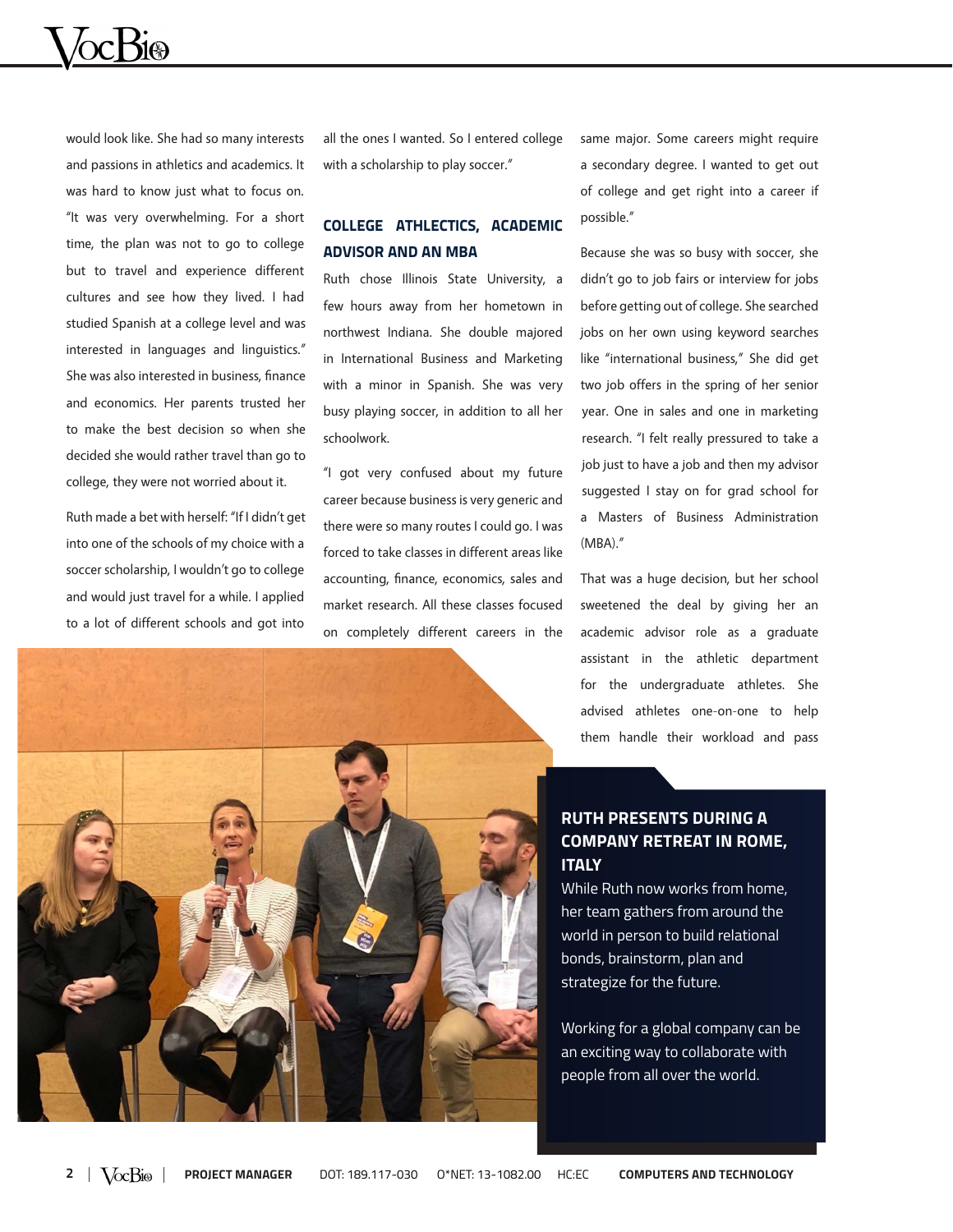"Startups are an amazing way to get your foot in the door beause they don't have the traditional requirements"

their classes. It was in this role that she discovered her true professional calling. "I absolutely loved my position as advisor, more than the MBA program itself. It was then that I realized I needed to work one-on-one with people and help them solve problems. I also liked working on projects with an athlete or team to help them succeed."

#### **FIRST JOB**

When Ruth got out of college she took a job that was connected to international business dealing with imports, exports, and customs. She worked one-on-one with clients to solve problems. This was an operations role, where productivity was valued the most. "The more you got done in less time, the more profit you were bringing to the company. I didn't really enjoy that aspect because quality was being neglected."

She started to hunger for a career change, especially in the tech industry. She thought it might be a better fit than the more traditional company where she worked. "The tech industry is a lot more flexible and modern in how to address customer needs across teams. In my old job, we didn't talk to other teams in my company to understand their pain points and areas of opportunity. This limited my ability to take care of my customers and find really good solutions." She was also looking to focus less on the process in her work and more on the people.

#### **CAREER CHANGE TO PROJECT MANAGEMENT**

Ruth thought project management seemed like a better role for her. She learned that some companies have different titles for similar jobs, like "implementation" or "onboarding" manager. She was able to expand her search to include multiple job titles. "I found my first tech job because I was looking for jobs in downtown Chicago. I had been following the company, Outcome Health, for a little while and then I had a friend who posted on LinkedIn they were looking for project managers. I messaged my friend and it turned out I

had 2 friends who also worked there. They referred me for the position." She read the job description and she knew it was perfect for her. "When you read a job description and it doesn't sound exciting to you then that's a clear indication that you shouldn't even apply for that job."

"Startups are an amazing way to get your foot in the door because they don't have the traditional requirements many established companies have. I wasn't exactly qualified on paper for the position I had gotten, but I tailored my resume to call out all the things I was already doing that aligned with the job description. It's important to apply, even if you don't think you're qualified." She applied, interviewed well and got the job. "It was the most pivotal career move I had made as I jumped from one industry to another and got a significant pay increase."

Ruth suggests job seekers to read up and do research on startups in the tech industry. "Keep tabs on up and coming startups that are leading the industry. Keep an eye on companies like this that you might like

**PROJECT MANAGER** DOT: 189.117-030 O\*NET: 13-1082.00 HC:EC **COMPUTERS AND TECHNOLOGY**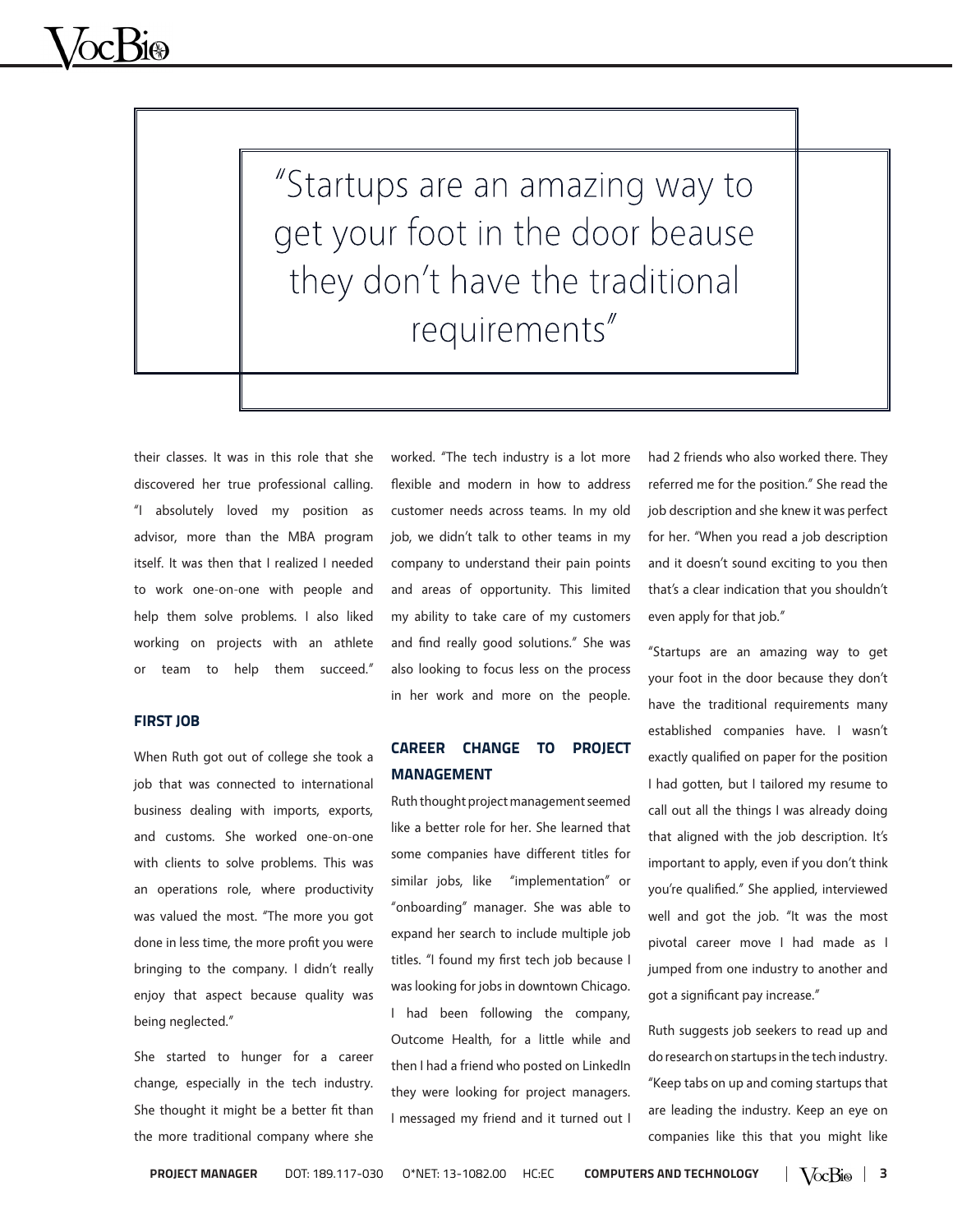

to work for. Network as much as possible. Go on LinkedIn and find people you may have gone to high school or college with, ask people what their jobs are and how they like them, and set up news alerts on companies that peak your interest."

Ruth learned very quickly that tech is fast paced. She quickly had to learn new software, both to be able to offer clients the newest software products, but also to use the newest software to do her job. "In my old company it could take months or years to change over systems. In tech, I might be required to change over in a single day."

Ruth gained a lot of experience and confidence in her first position in tech. She observed as a startup, there were some issues with her company's finances and legal structure that could be a problem down the road. She decided she'd rather work with a more established and secure company. She found a listing with Expedia that was just about closing and quickly applied. She later found from her boss that they'd already interviewed

**"In my old company it could take months or years to change over systems. In tech, I might be required to change over in a single day."**

60 candidates for that position and had chosen their new hire until they met Ruth and hired her instead.

#### **WORK ROUTINE**

Ruth now works at home, though she started the position working at the Chicago office. She and her husband decided to move to Salt Lake City after a year on the job. They enjoy having an early morning routine together. "We usually wake up at 5:15 and have quiet time for prayer and study until about 6:00 and then do a workout together at home or at the gym." She normally gets started working between 7:45 and 8:15.

"First thing I do is jump into email. Since my company is global there's always emails

going while I'm sleeping, from teams in the U.K. and India."

On a normal day she has scheduled three to four one-hour calls. These are all booked two weeks in advance. She'll do a couple in the morning and a couple in the afternoon. In between meetings, she answers emails and Slack messages. "It could be a message from a sales team member asking a question from a client, or from an account manger on how to configure the platform."

Ruth manages project plans. She reviews what deliverables are expected from programmers or her clients and tracks the health of a project by color codes: green, yellow, or red. Red means a project



#### **WORKING FROM HOME**

While it's true that you can work in your pajamas, there can be downsides to working from home. Many people miss the vitality of a real office with the noise and social interaction, many find that they can get much more done by working from home and save a lot of time and money by not commuting daily. Ruth makes sure to take breaks throughout the day.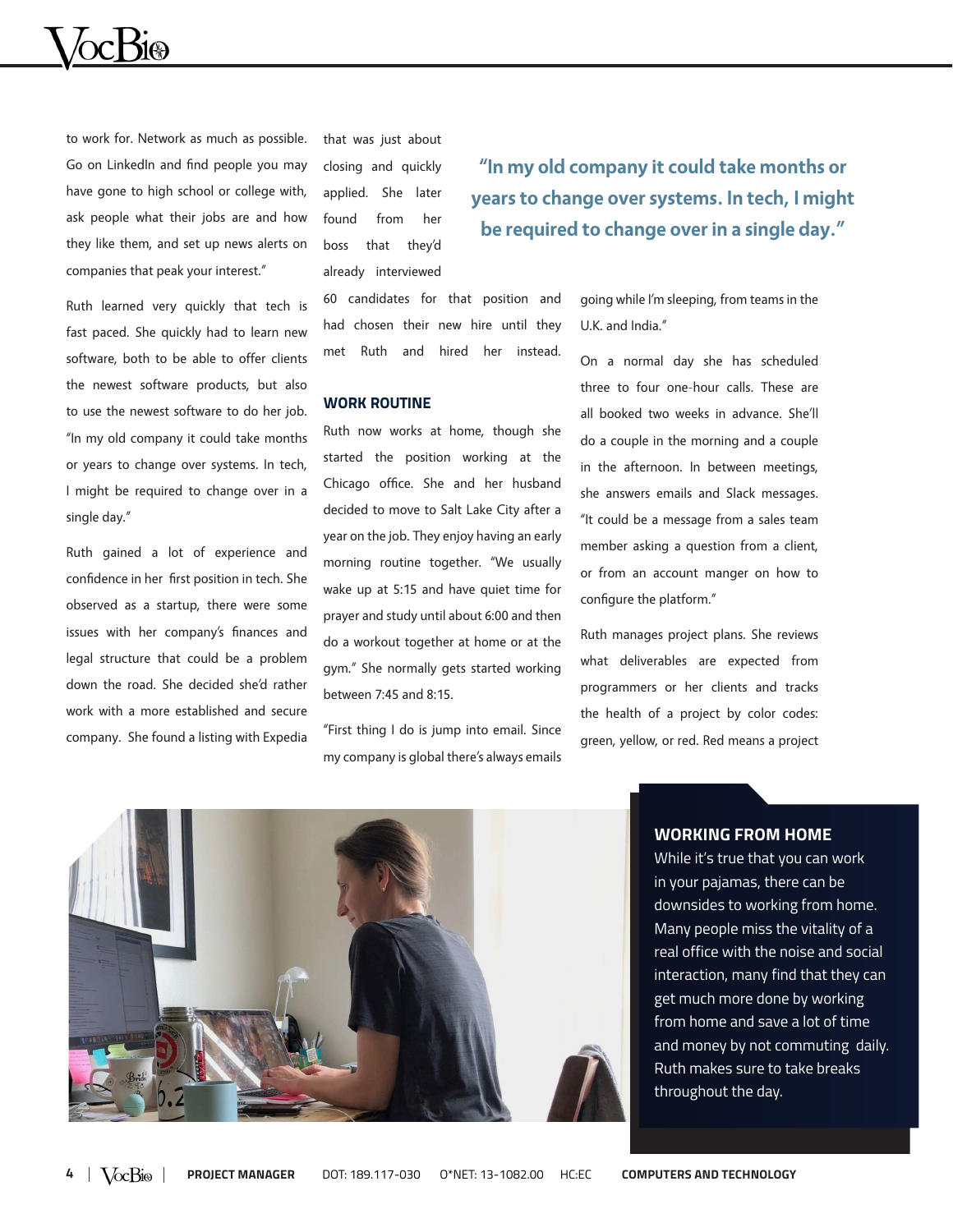

#### **PRESENTING A NEW PROJECT PLAN**

Ruth gets to help organize and oversee the master plan of the projects of her company. Because she understands the needs of her customers from being client-facing, she's able to help define the evolution of features that her company can put forward in the next version.

could be put on hold. There are a lot teams involved in keeping a project moving forward. "There's certain things that I have to do. I manage other teams that are getting to me what they need. I make sure programmers deliver to meet the needs of our customers."

Besides her one-on-one client calls, she participates in an hour team meeting

every day but Friday. These include general team meetings,

#### p r o d u c t

updates, industry and security updates.

Ruth tries to take about forty-five minutes for herself for a lunch break. Sometimes she sits at her desk or takes a walk around the block outside. She normally wraps up the main part of her day around three in the afternoon. "Things quiet down for a few hours until around six or seven when a new set of emails come in. From seven to nine at night I intermittently answer emails. Usually they just require quick responses. I can still chill out on the couch and casually answer."

Due to the client facing nature of her job, she has to be accommodating to her the mercy of your clients' schedule. Also things can change really quickly and that changes the process very quickly like security breaches, product updates or client concerns."

"If you're thinking about project management as a career, really consider your skill sets. Do you like to stay organized, plan events or be in charge of things?

**"You have to be willing to do things that are not always comfortable. It can be hard to tell a client 'no' when they're requesting too much attention."** 

> customers' needs. Sometimes they can be demanding. "You have to be willing to do things that are not always comfortable. It can be hard to tell a client 'no' when they're requesting too much attention. It's frustrating because you're really at

what project m a n a g e m e n t means to those companies. Every company has a different definition of that. Broaden your horizon and make sure that the job you seek meets

your desires and the exciting things you

like about your work."

Look at different companies and